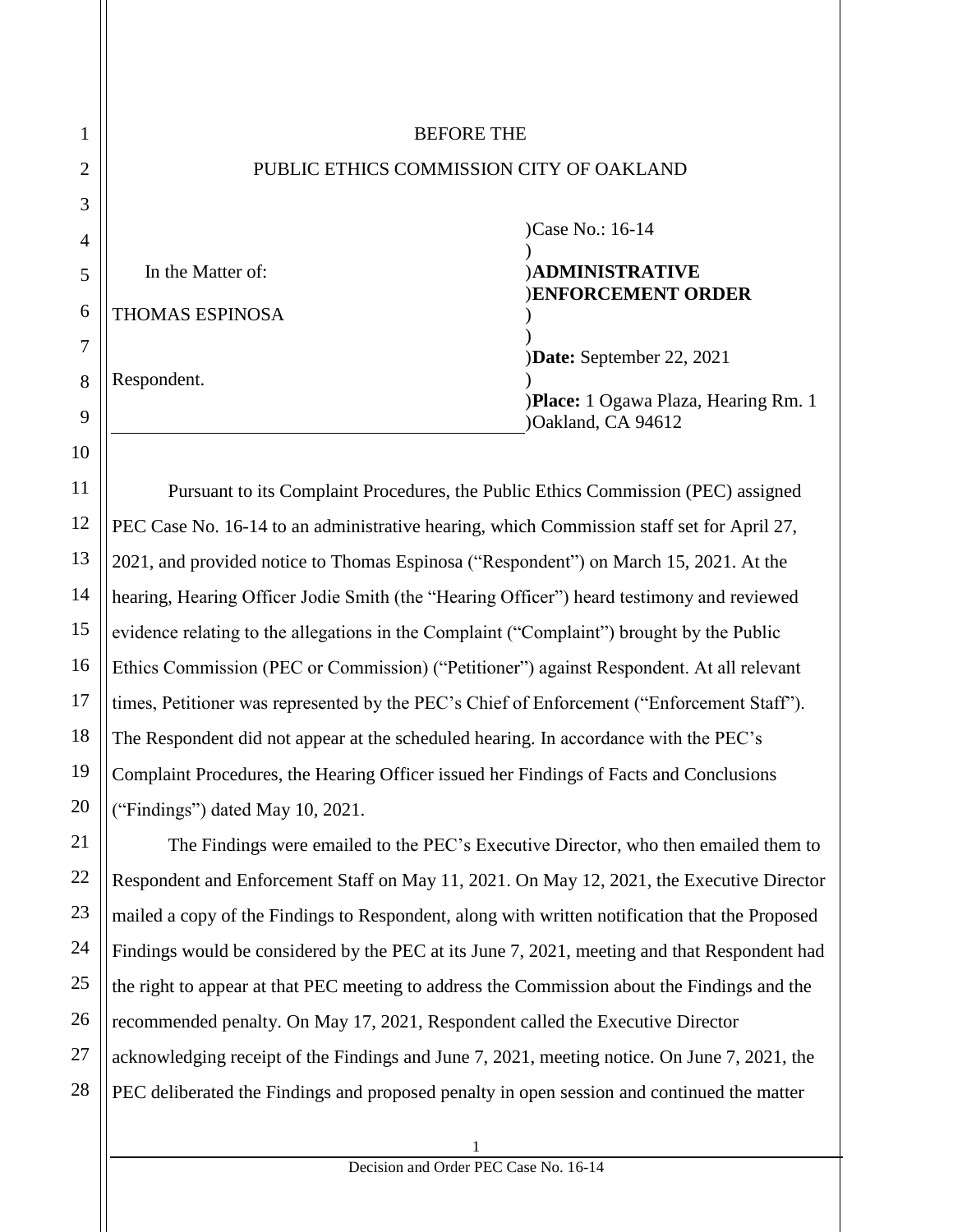for June 30, 2021. On June 30, 2021, the PEC deliberated the Findings and proposed penalty in open session and continued the matter a final time for September 17, 2021. On that date, the PEC completed its deliberation of the findings and found the Respondent in violation of 47 counts of Government Ethics Act violations and imposed financial penalties totaling \$309,600.

The complaint alleged that the Respondent violated the Government Ethics Act by committing 47 separate violations of the Government Ethics Act in the following categories: Soliciting and Receiving Bribes; Misusing City Position, Conflicts of Interest; Making or Seeking to Use His Official Position to Influence Governmental Decisions; Failing to Report Economic Interest Disclosure; and Misuse of City Resources. (Counts 1-47).

In October 2016, the PEC Enforcement opened a pro-active investigation into the alleged bribery and misuse of position by building inspector Thomas Espinosa,

Respondent, Thomas Espinosa, was a City employee from May 23, 2005, until August 16, 2016. The investigation found that Respondent used his position as a Specialty Combination Inspector in the Building Department's Code Enforcement Division, to arrange under the table deals, "quid pro quos," with various property owners. The Respondent would either be assigned to inspect a certain property or respond to a complaint regarding a property and would persuade property owners to pay the Respondent a cash fee to secure a pass on building inspections or permits. On other occasions the Respondent convinced property and business owners to hire and pay him as an independent consultant or building contractor on their building projects, despite the conflicts with his position with the City. To conduct some of these dirty deals he enlisted the assistance of a Building Inspector co-worker, Anthony Harbaugh, to assist with the inspections and permit approvals. $<sup>1</sup>$ </sup>

The Respondent's pay to play/quid pro quo scheme involved six different property owners and multiple properties. The property owners that the Respondent extorted direct payments from were Elizabeth Williams, Bill Charman, Alexandre Machado, Vivian Tang, and Ana Siu.

÷

1

2

 $<sup>1</sup>$  Anthony Harbaugh was adjudicated by the Public Ethics Commission in November 2020. In the Matter of</sup> Anthony Harbaugh, Case No. 18-14.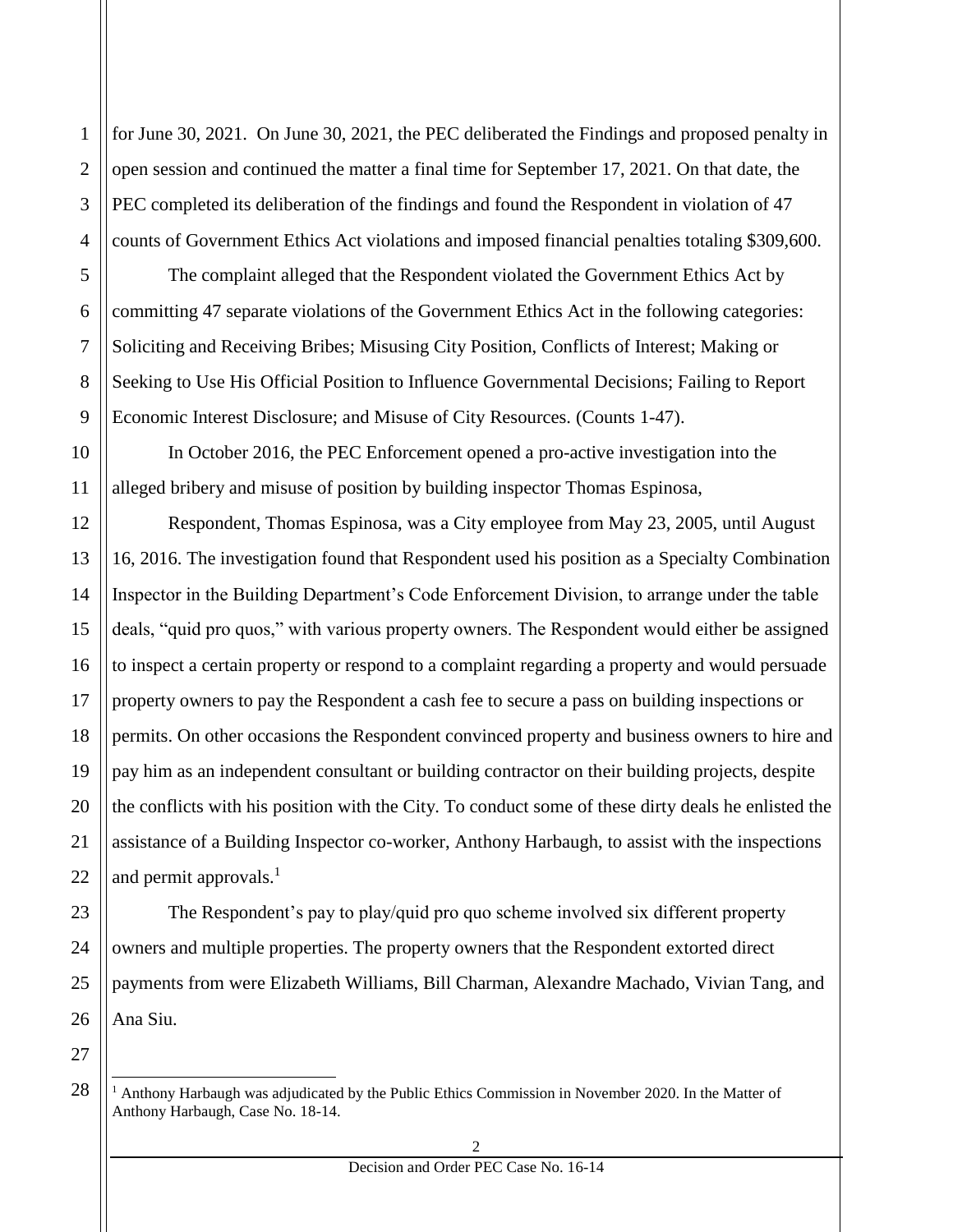The Respondent also convinced four separate property owners, Pat Viswanathan, Apex Construction, Zati Uysal and Jerry Tran to hire and pay him as a personal consultant to assist with odd assignments like locating properties or warehouses for the use of marijuana facilities in the City of Oakland.

The Respondent, while a Building Inspector assigned to inspect the property owner's building project, also entered into a business agreement with the property owner, Ana Siu, and formed a corporation, One Development and Investment Corporation. The property owner paid the Respondent to file articles of incorporation for the business and additional sums of money for contractor work on properties.

The Respondent, pursuant to both State law and City policy was required to report all income he received in any given year. The Respondent filed Annual Statements of Economic Interests (Form 700) with the City Clerk's Office for 2010, 2011, 2012, 2013, and 2014. To date, Respondent has not filed an Annual Statement of Economic Interests including the income he extorted from property owners or his payments as an independent consultant for 2015, nor did he file upon leaving the City his final Statement of Economic Interests for the January 1 through August 16, 2016, period.

The Respondent also engaged in unlawful activity during City work time and utilized City resources/property to facilitate his schemes. The Respondent used a City Vehicle to conduct his personal contractor work in the City of Orinda. He also used City computers, printers, and telephones to send and receive his personal invoices, contracts, terms of agreements, travel itineraries, project plans and emails. His careless use of City resources resulted in a Building Department Supervisor referring the Respondent's conduct to the Public Ethics Commission. On October 15, 2018, Complainant filed its accusations in a Case Summary of Probable Cause before the Public Ethics Commission. Between 2018 and early 2021, Enforcement Staff, attempted, unsuccessfully, to reach a proposed settlement agreement with the Respondent. Commission staff placed a request for a hearing and probable cause determination on the PEC Agenda for the Commission to consider on February 1, 2021. At that meeting, the Commission pursuant to its Complaint Procedures set the matter for an administrative hearing.

1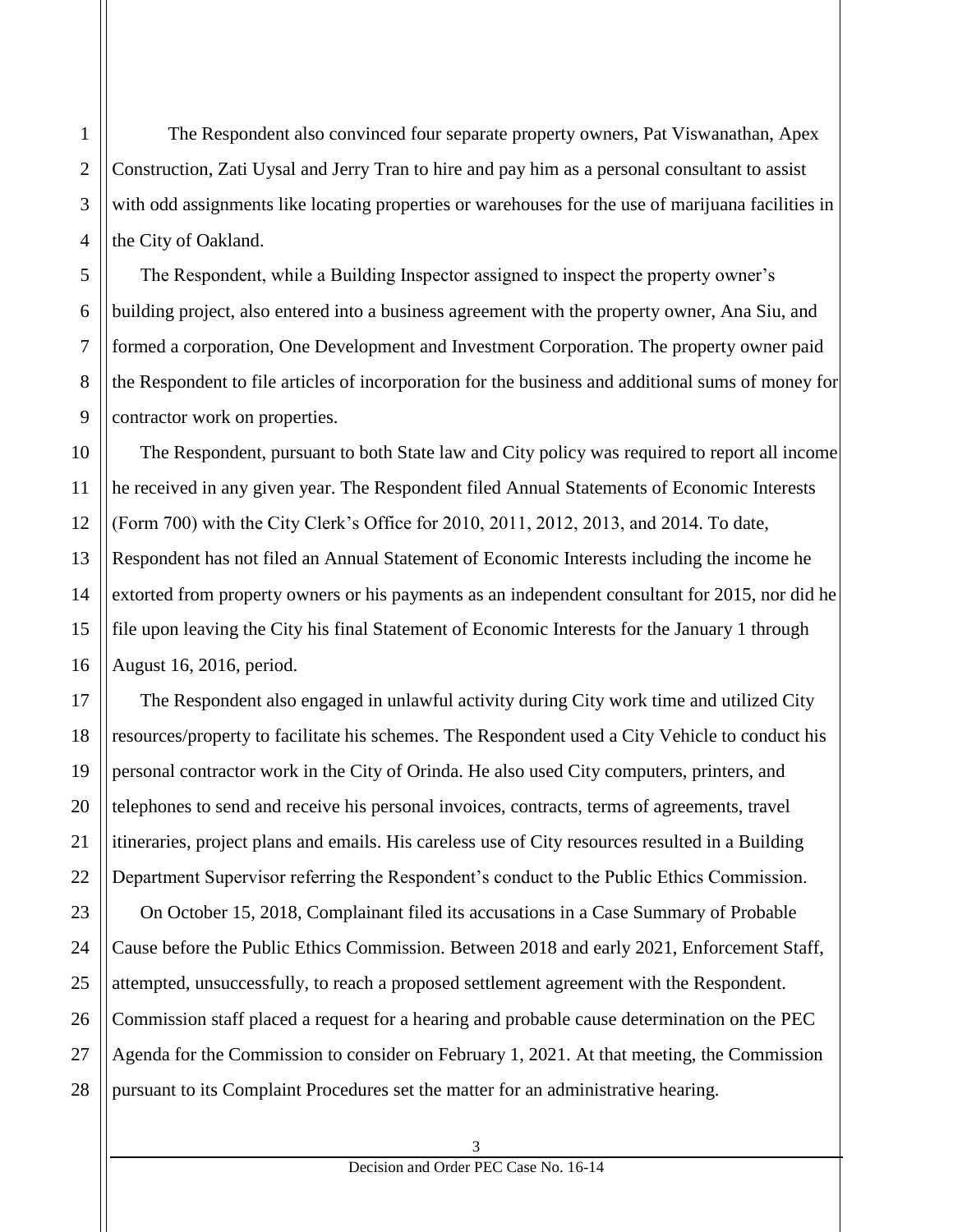The hearing occurred on April 27, 2021, before Hearing Officer Jodie Smith. The Respondent did not appear at the hearing. The Hearing Officer allowed the Complainant to proceed to a hearing with the Respondent in absentia.

On May 10, 2021, the Hearing Officer submitted a memorandum of her findings and conclusions to the PEC. On June 7, 2021, In the Matter of Espinosa was placed on the PEC Agenda for the Commission to render its decision on the evidence provided by the Hearing Officer's memorandum. On September 17, 2021, the Commission adopted all of the findings of fact and conclusions contained in the Hearing Officer's memorandum, except the conclusion that the Respondent did not violate counts 30-33.Specifically, the Hearing Officer determined that there was insufficient evidence to determine if the Respondent violated Counts 30-33, each a violation of O.M.C. 2.25.040(A) Conflict of Interest: Make or Participate in Making A Governmental Decision Involving a Source of Income. The Commission diverged from the hearing officer on these Counts 30, 31, 32 and 33, and instead found sufficient evidence to conclude that a violation occurred in each instance for Counts 30-33.

After deliberating with regard to each violation alleged by the PEC in the Complaint, and based on findings of fact, conclusions of law, deliberation at the hearing and the entire record of the proceedings, the PEC found unanimously by preponderance of the evidence that the Respondent violated all 47 counts of the Government Ethics Act.

Further, for each finding of a violation of the Oakland Government Ethics Act, the PEC unanimously imposed a financial penalty as follows for each of the forty-seven counts:

#### **I. VIOLATIONS**

#### **1. Count 1: Economic Interest Disclosure Violation: Failing to Report the Source of Income (\$5,000 Penalty)**

Respondent was a Specialty Combination Inspector in the Building Department in 2015, and as such was required to report all sources from whom he received income, including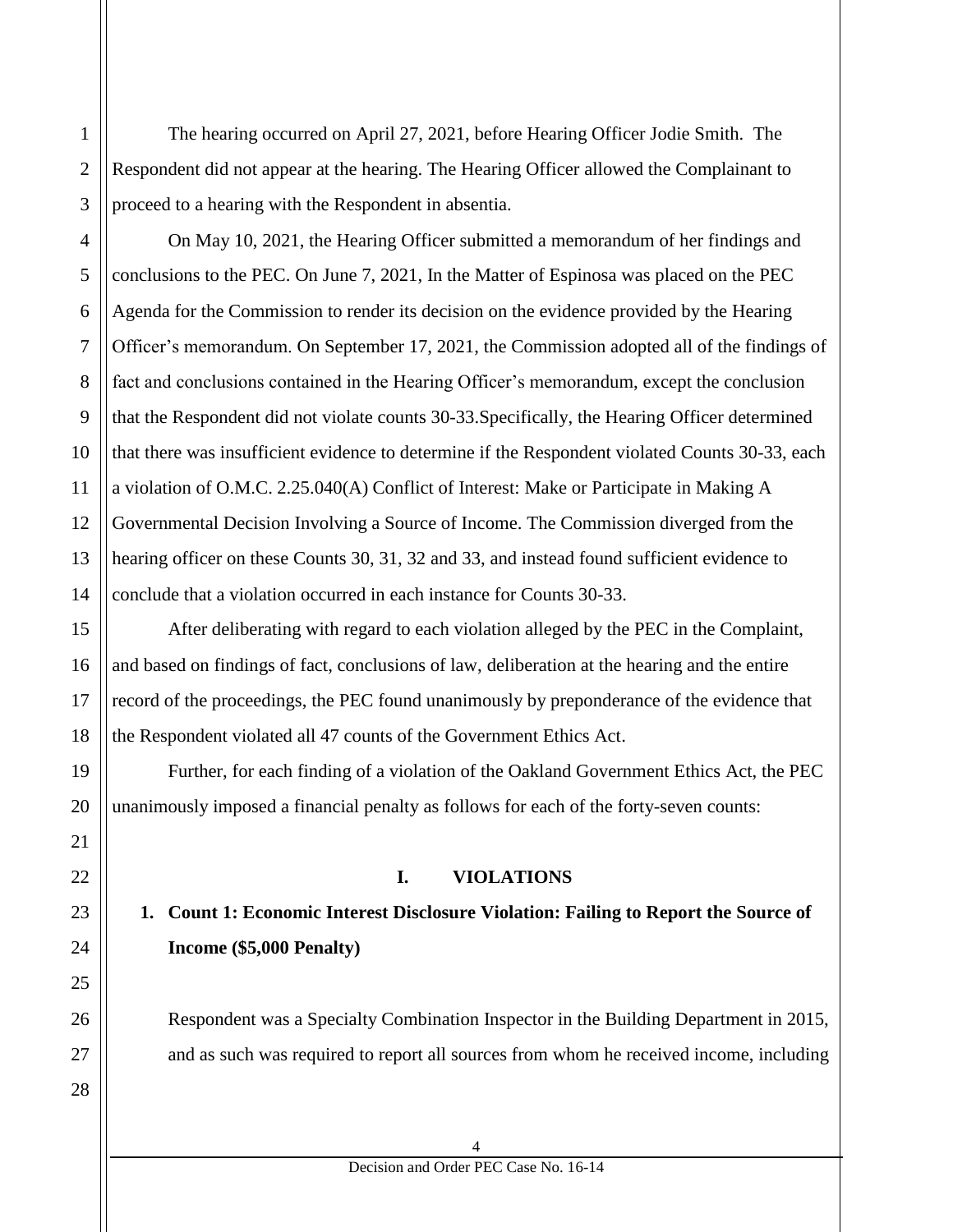loans other than those received from a commercial lending institution, totaling \$500 or more during the January 1 through December 31, 2015, period, by April 1, 2016.

In 2015, Respondent received income totaling \$176,179 from Ms. Williams, a person doing business in Oakland. Respondent violated Section 2.25.040(B) of the Oakland Government Ethics Act by failing to report Ms. Williams as a source of income by April 1, 2016.

# **2. Count 2: Economic Interest Disclosure Violation: Failing to Report the Source of Income (\$5,000 Penalty)**

Respondent was a Specialty Combination Inspector in the Building Department until August 16, 2016, and as such was required to report all sources from whom he received income totaling \$500 or more during the January 1 through August 16, 2016, period, by September 15, 2016.

On March 3, 2016, Respondent received income totaling \$850 from Ms. Williams. Respondent violated Section 2.25.040(B) of the Oakland Government Ethics Act by failing to report Ms. Williams as a source of income by September 15, 2016.

**3. Count 3: Conflict of Interest Violation: Making a Governmental Decision Involving a Source of Income (\$18,000 Penalty)**

As a City employee, Respondent was prohibited from making, participating in making, or attempting to use his official position to influence a governmental decision in which he had a disqualifying financial interest.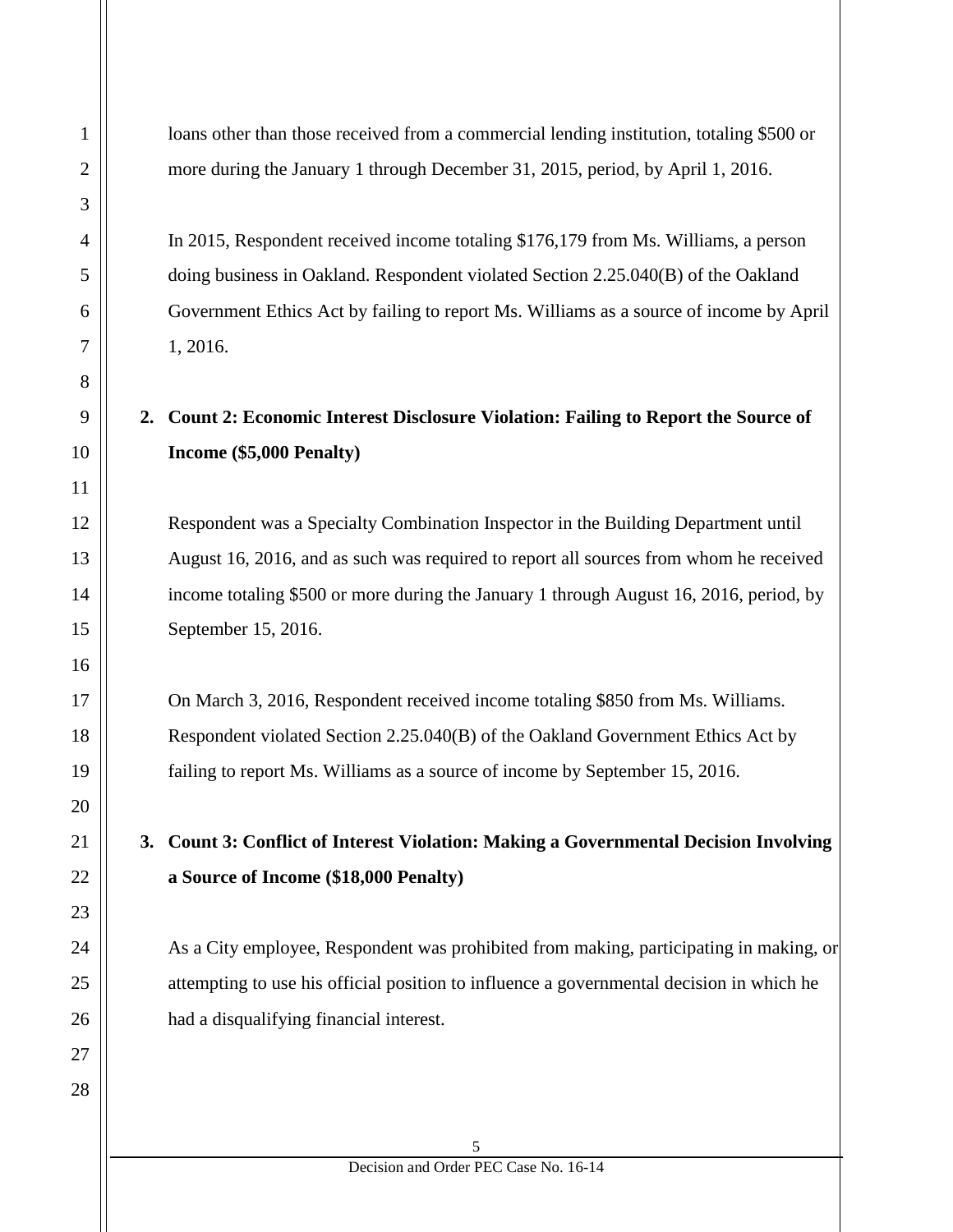An official has a disqualifying financial interest in any governmental decision that involves an individual from whom the official was promised or provided income totaling \$500 or more within 12 months prior to the time when the governmental decision is made.

On October 1, 2015, Respondent had a disqualifying financial interest in any governmental decision involving Ms. Williams because he had received income totaling \$112,000 from her within the prior 12 months. On October 1, 2015, Respondent violated Section 2.25.040(A) of the Oakland Government Ethics Act by closing a code enforcement case against Ms. Williams for 915 24th Street.

#### **4. Count 4: Bribery Violation: Soliciting Money in Exchange for Performance of an Official Act (\$5,000 Penalty)**

As a City employee, Respondent was prohibited from soliciting or accepting anything of value in exchange for the performance of any official act.

On January 22, 2016, Respondent violated Section 2.25.070(A) of the Oakland Government Ethics Act by soliciting \$300 from Ms. Williams in exchange for the Building Department passing inspections for her permits, and issuing Green Tags, for 857 Mead Avenue.

#### **5. Count 5: Conflict of Interest Violation: Attempting to Influence a Governmental Decision Involving a Source of Income (\$5,000 Penalty)**

A City employee attempts to use his or her official position to influence a decision when he or she contacts or appears before any official in his or her agency for the purpose of affecting the decision.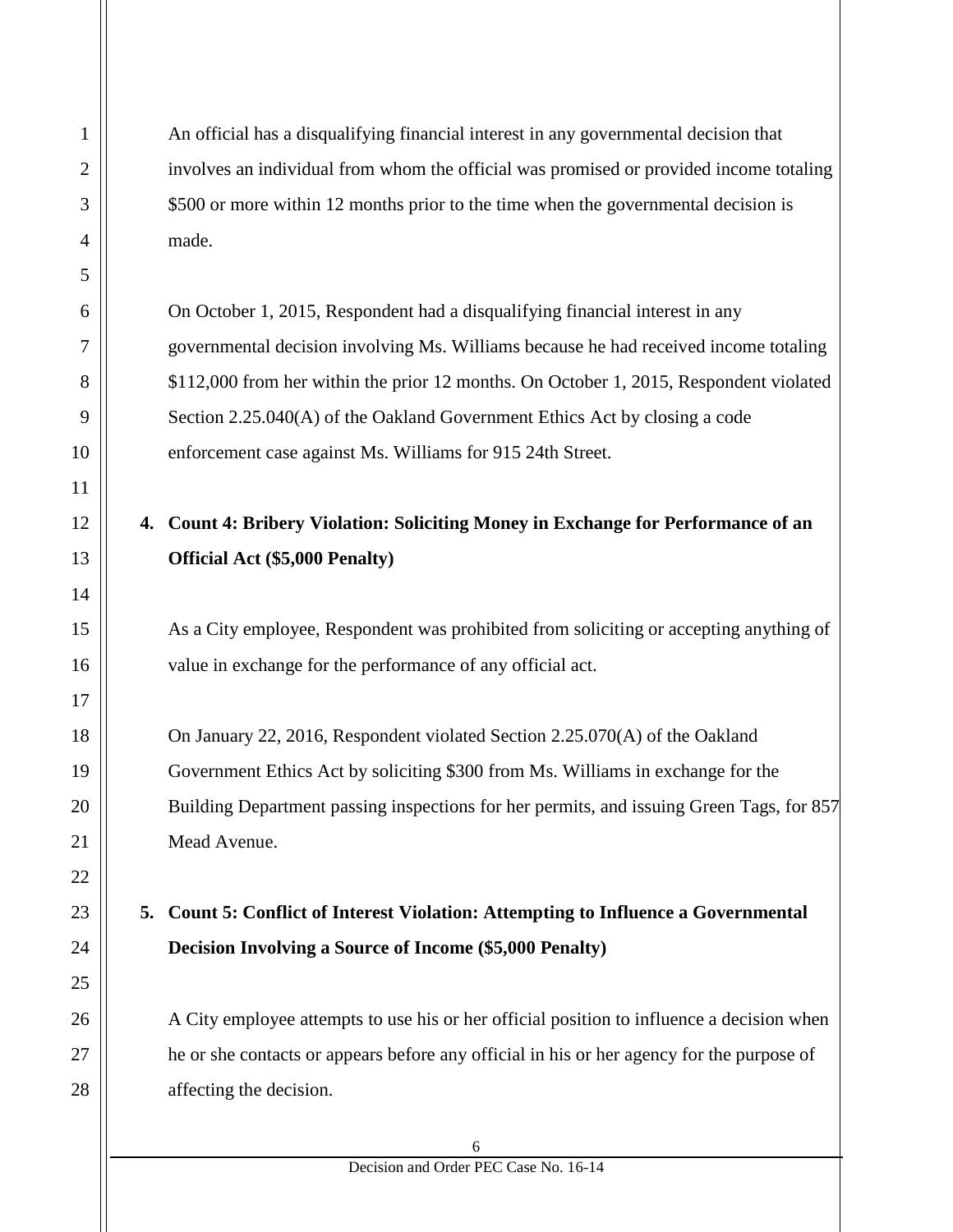On March 1, 2016, Respondent violated Section 2.25.040(A) of the Oakland Government Ethics Act by submitting an application to the Building Department on behalf of Ms. Williams. for an electrical permit for 857 Mead Ave.

# **6. Count 6: Conflict of Interest Violation: Attempting to Influence a Governmental Decision Involving a Source of Income (\$5,000 Penalty)**

On March 1, 2016, Respondent violated Section 2.25.040(A) of the Oakland Government Ethics Act by submitting an application to the Building Department on behalf of Ms. Williams. for a plumbing permit for 857 Mead Ave.

# **7. Count 7: Conflict of Interest Violation: Making a Governmental Decision Involving a Source of Income (\$18,000 Penalty)**

On September 22, 2015, Respondent violated Section 2.25.040(A) of the Oakland Government Ethics Act by waiving the requirement that Elizabeth Williams submit an architectural plan approved by the City's Zoning Department with her building permit application for 2735 Market Street, confirming that the monetary valuation on her building permit application was correct, allowing her building permit to be issued overthe-counter, and waiving the requirement that she submit photos of the proposed project with her building permit application.

# **8. Count 8: Conflict of Interest Violation: Attempting to Influence a Governmental Decision Involving a Source of Income (\$5,000 Penalty)**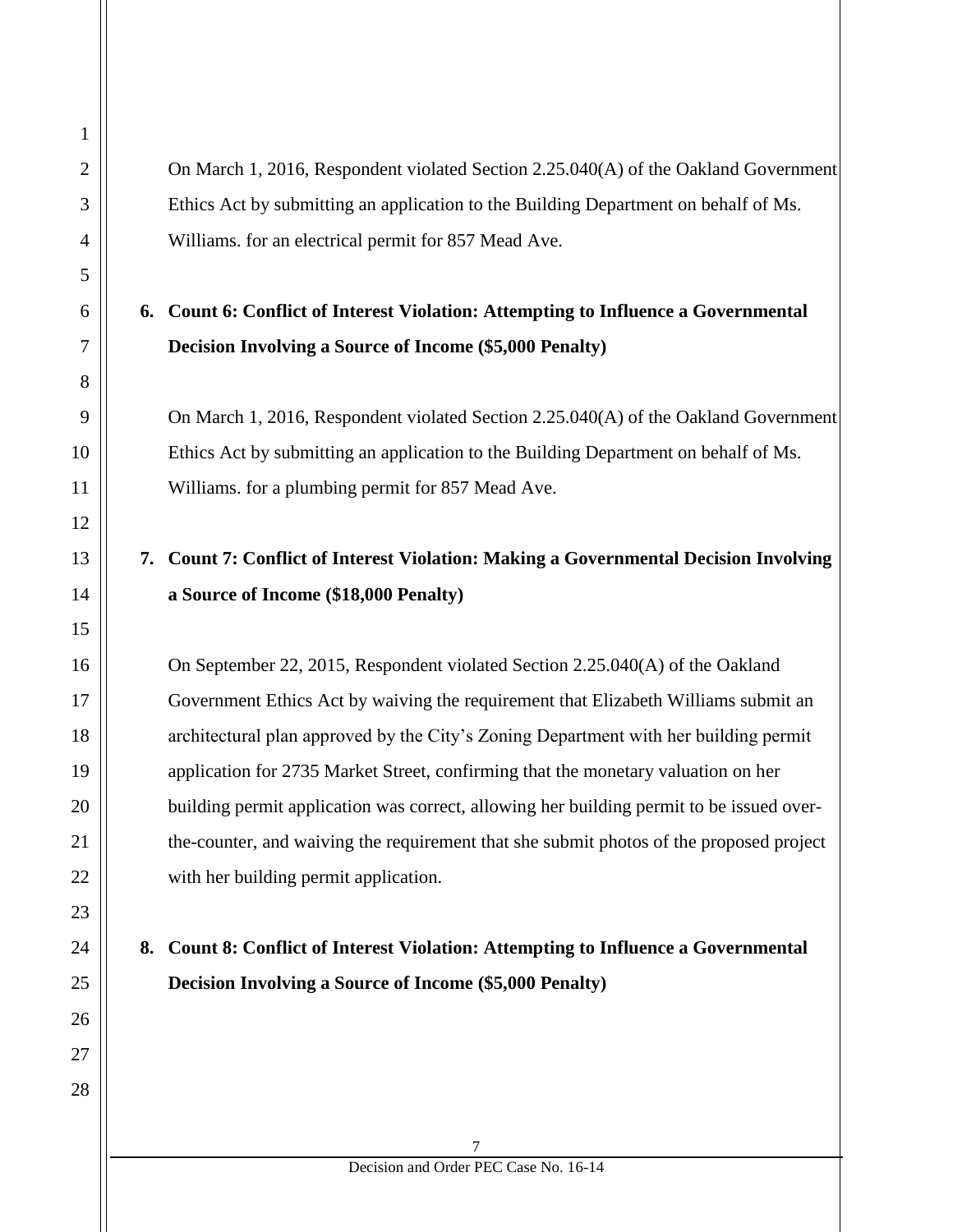|    | On October 27, 2015, Respondent violated Section 2.25.040(A) by attempting to use his<br>official position to influence the Building Department's decision to issue Ms. Williams<br>an electrical permit for 2735 Market Street.                                                                                                                                                |
|----|---------------------------------------------------------------------------------------------------------------------------------------------------------------------------------------------------------------------------------------------------------------------------------------------------------------------------------------------------------------------------------|
| 9. | Count 9: Conflict of Interest Violation: Attempting to Influence a Governmental                                                                                                                                                                                                                                                                                                 |
|    | <b>Decision Involving a Source of Income (\$5,000 Penalty)</b>                                                                                                                                                                                                                                                                                                                  |
|    | On October 27, 2015, Respondent violated Section 2.25.040(A) by attempting to use his<br>official position to influence the Building Department's decision to issue Ms. Williams a<br>building permit for 2735 Market Street.                                                                                                                                                   |
|    | 10. Count 10: Conflict of Interest Violation: Attempting to Influence a Governmental                                                                                                                                                                                                                                                                                            |
|    | <b>Decision Involving a Source of Income (\$5,000 Penalty)</b>                                                                                                                                                                                                                                                                                                                  |
|    | On October 27, 2015, Respondent violated Section 2.25.040(A) by attempting to use his<br>official position to influence the Building Department's decision to issue Ms. Williams a<br>plumbing permit for 2735 Market Street.                                                                                                                                                   |
|    | 11. Count 11: Bribery Violation: Soliciting Money in Exchange for Performance of an                                                                                                                                                                                                                                                                                             |
|    | <b>Official Act (\$5,000 Penalty)</b>                                                                                                                                                                                                                                                                                                                                           |
|    | On November 5, 2015, Respondent violated Section 2.25.070(A) of the Oakland<br>Government Ethics Act by soliciting \$300 from Ms. Williams in exchange for her<br>permits for 2735 Market Street passing inspections.<br>12. Count 12: Conflict of Interest Violation: Attempting to Influence a Governmental<br><b>Decision Involving a Source of Income (\$5,000 Penalty)</b> |

1

2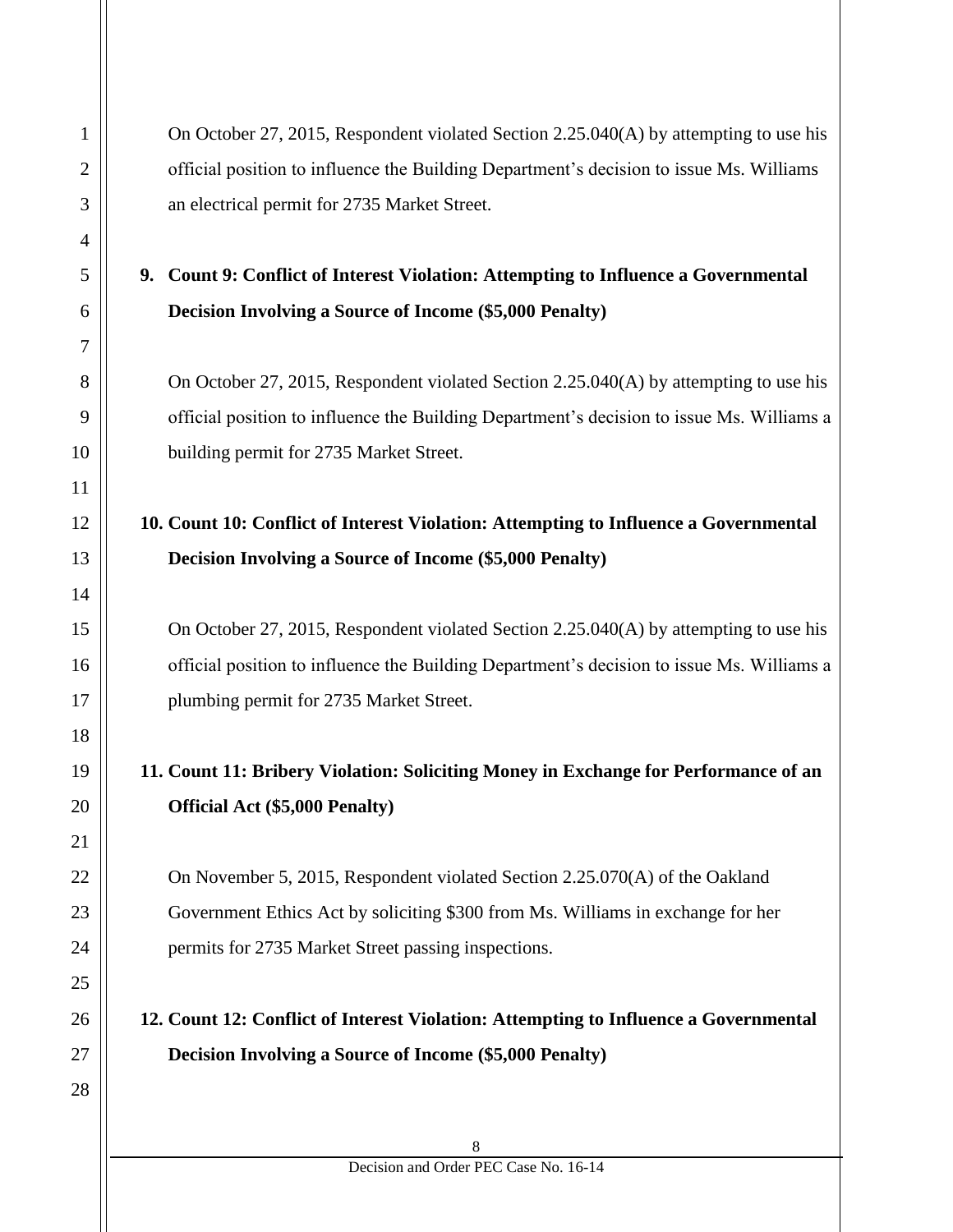On November 10, 2015, Respondent violated Section 2.25.040(A) of the Oakland Government Ethics Act by attempting to use his official position to influence the Building Department's decision to issue Ms. Williams a building permit for 877/879 27th Street.

#### **13. Count 13: Conflict of Interest Violation: Attempting to Influence a Governmental Decision Involving a Source of Income (\$5,000 Penalty)**

On November 10, 2015, Respondent violated Section 2.25.040(A) of the Oakland Government Ethics Act by attempting to use his official position to influence the Building Department's decision to issue Ms. Williams an electrical permit for 877/879 27th Street.

# **14. Count 14: Conflict of Interest Violation: Attempting to Influence a Governmental Decision Involving a Source of Income (\$5,000 Penalty)**

On November 10, 2015, Respondent violated Section 2.25.040(A) of the Oakland Government Ethics Act by attempting to use his official position to influence the Building Department's decision to issue Ms. Williams a mechanical permit for 877/879 27th Street.

**15. Count 15: Conflict of Interest Violation: Attempting to Influence a Governmental Decision Involving a Source of Income (\$5,000 Penalty)**

On November 10, 2015, Respondent violated Section 2.25.040(A) of the Oakland Government Ethics Act by attempting to use his official position to influence the Building Department's decision to issue Ms. Williams a plumbing permit for 877/879 27th Street.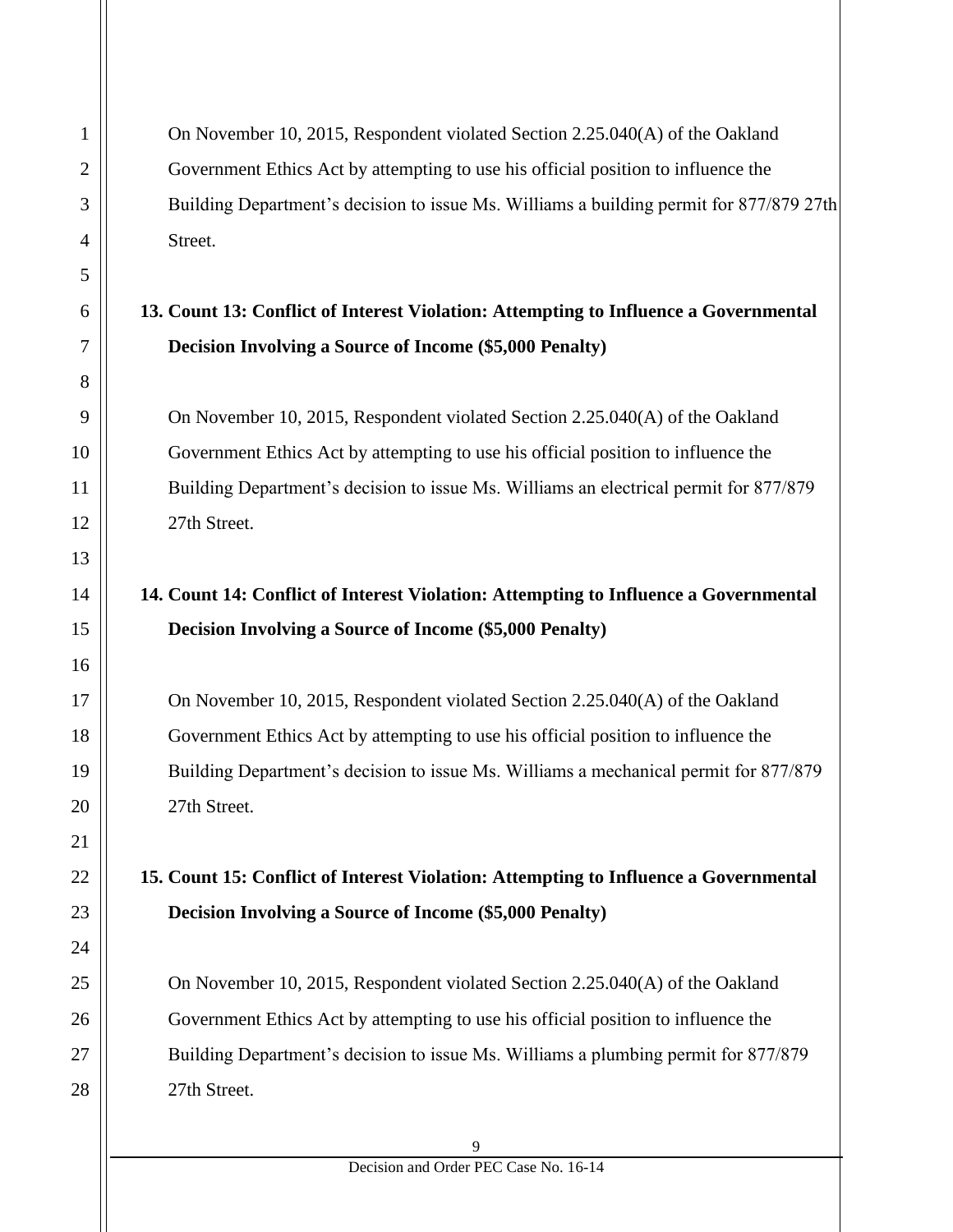# **16. Count 16: Bribery Violation: Soliciting Money in Exchange for Performance of an Official Act (\$5,000 Penalty)**

On March 1, 2016, Respondent violated Section 2.25.070(A) of the Oakland Government Ethics Act by solicited \$300 from Ms. Williams in exchange for building, mechanical, electrical, and plumbing permits for 877/879 27th Street passing rough inspections.

# **17. Count 17: Bribery Violation: Soliciting Money in Exchange for Performance of an Official Act (\$5,000 Penalty)**

On March 1, 2016, Respondent violated Section 2.25.070(A) of the Oakland Government Ethics by solicited \$300 from Ms. Williams in exchange for building, mechanical, electrical, and plumbing permits for 877/879 27th Street passing final inspections.

# **18. Count 18: Conflict of Interest Violation: Attempting to Influence a Governmental Decision Involving a Source of Income (\$5,000 Penalty)**

On March 14, 2016, Respondent violated Section 2.25.040(A) of the Oakland Government Ethics Act by attempting to use his official position to influence the Building Department's decision to issue Ms. Williams a building permit for 877/879 27th Street.

# **19. Count 19: Conflict of Interest Violation: Attempting to Influence a Governmental Decision Involving a Source of Income (\$5,000 Penalty)**

On March 14, 2016, Respondent violated Section 2.25.040(A) of the Oakland Government Ethics Act by attempting to use his official position to influence the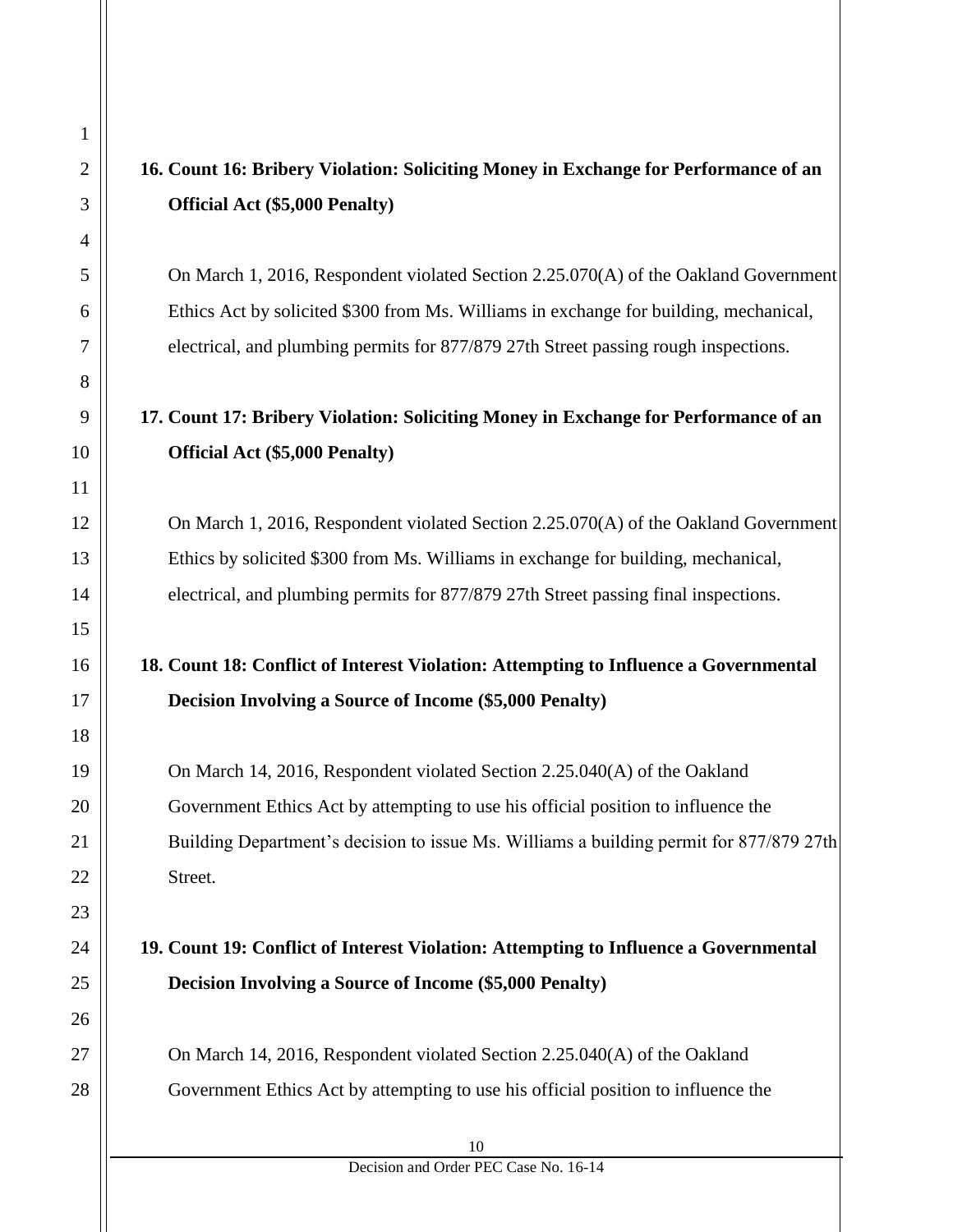Building Department's decision to issue Ms. Williams an electrical permit for 877/879 27th Street.

#### **20. Count 20: Conflict of Interest Violation: Attempting to Influence a Governmental Decision Involving a Source of Income (\$5,000 Penalty)**

On March 14, 2016, Respondent violated Section 2.25.040(A) of the Oakland Government Ethics Act by attempting to use his official position to influence the Building Department's decision to issue Ms. Williams a plumbing permit for 877/879 27th Street.

# **21. Count 21: Bribery Violation: Soliciting Money in Exchange for Performance of an Official Act (\$5,000 Penalty)**

On February 9, 2016, Respondent violated Section 2.25.070(A) of the Oakland Government Ethics Act by soliciting and accepting \$1,500 from Bill Charman in exchange for resolving outstanding permit issues for 4163 Rifle Lane.

# **22. Count 22: Conflict of Interest Violation: Attempting to Influence a Governmental Decision Involving a Source of Income (\$5,000 Penalty)**

On February 9, 2016, Respondent violated of Section 2.25.040(A) of the Oakland Government Ethics Act by attempting to use his official position to influence the Building Department's decision to issue Mr. Charman a building permit for 4163 Rifle Lane.

#### **23. Count 23: Conflict of Interest Violation: Attempting to Influence a Governmental Decision Involving a Source of Income (\$5,000 Penalty)**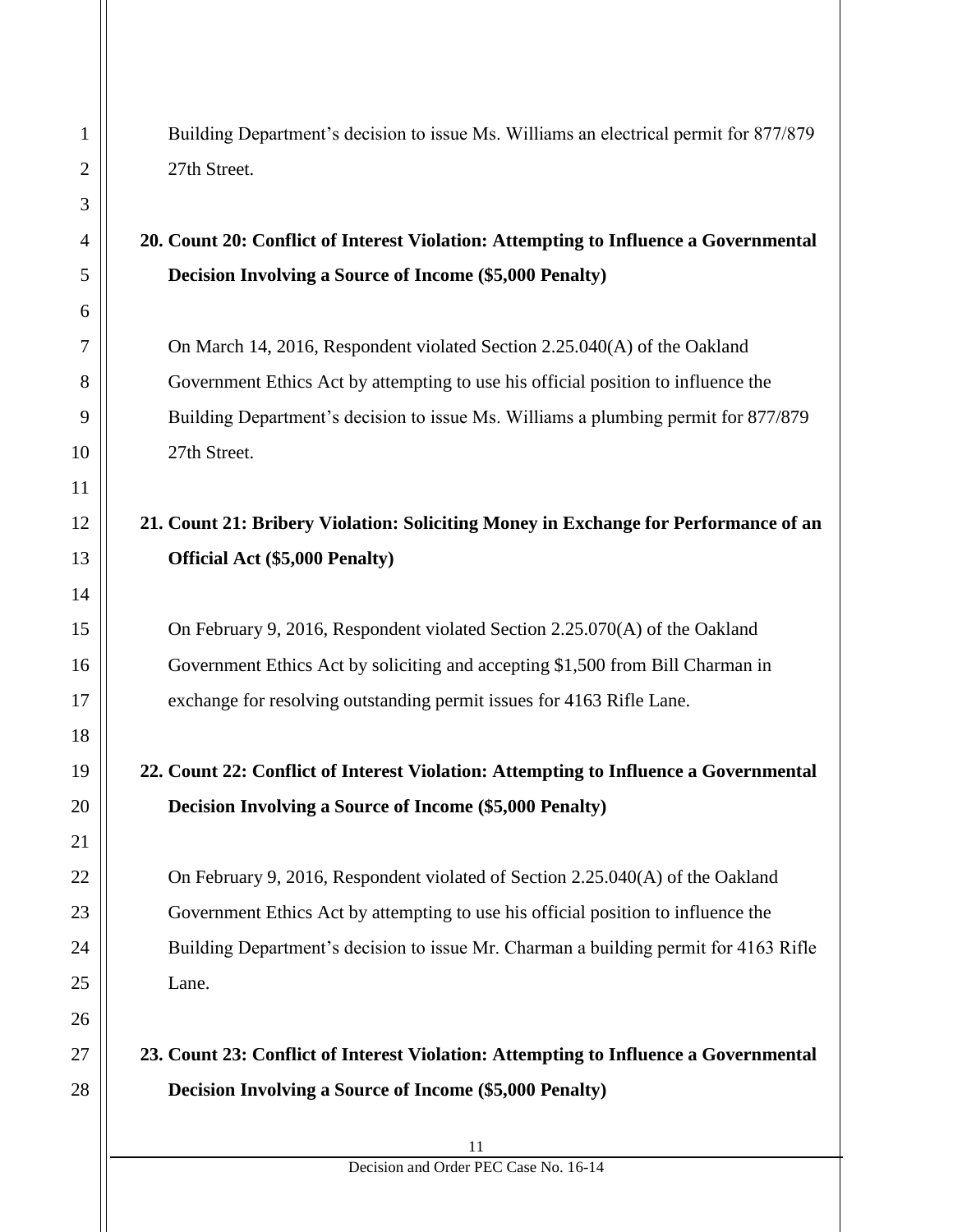On February 9, 2016, Respondent violated of Section 2.25.040(A) of the Oakland Government Ethics Act by attempting to use his official position to influence the Building Department's decision to issue Mr. Charman an electrical permit for 4163 Rifle Lane.

#### **24. Count 24: Conflict of Interest Violation: Attempting to Influence a Governmental Decision Involving a Source of Income (\$5,000 Penalty)**

On February 9, 2016, Respondent violated of Section 2.25.040(A) of the Oakland Government Ethics Act by attempting to use his official position to influence the Building Department's decision to issue Mr. Charman a plumbing permit for 4163 Rifle Lane.

# **25. Count 25: Economic Interest Disclosure Violation: Failing to Report a Source of Income (\$5,000 Penalty)**

On February 9, 2016, Respondent received income totaling \$1,500 from Mr. Charman and was therefore was required to report him as a source of income by September 15, 2016. Respondent violated Section 2.25.040(B) of the Oakland Government Ethics Act by failing to report Mr. Charman as a source of income by September 15, 2016.

#### **26. Count 26: Economic Interest Disclosure Violation: Failing to Report a Source of Income (\$5,000 Penalty)**

Between February 27 and May 20, 2016, Respondent received income totaling \$12,850 from Alex Machado, who was doing business in Oakland. Respondent violated Section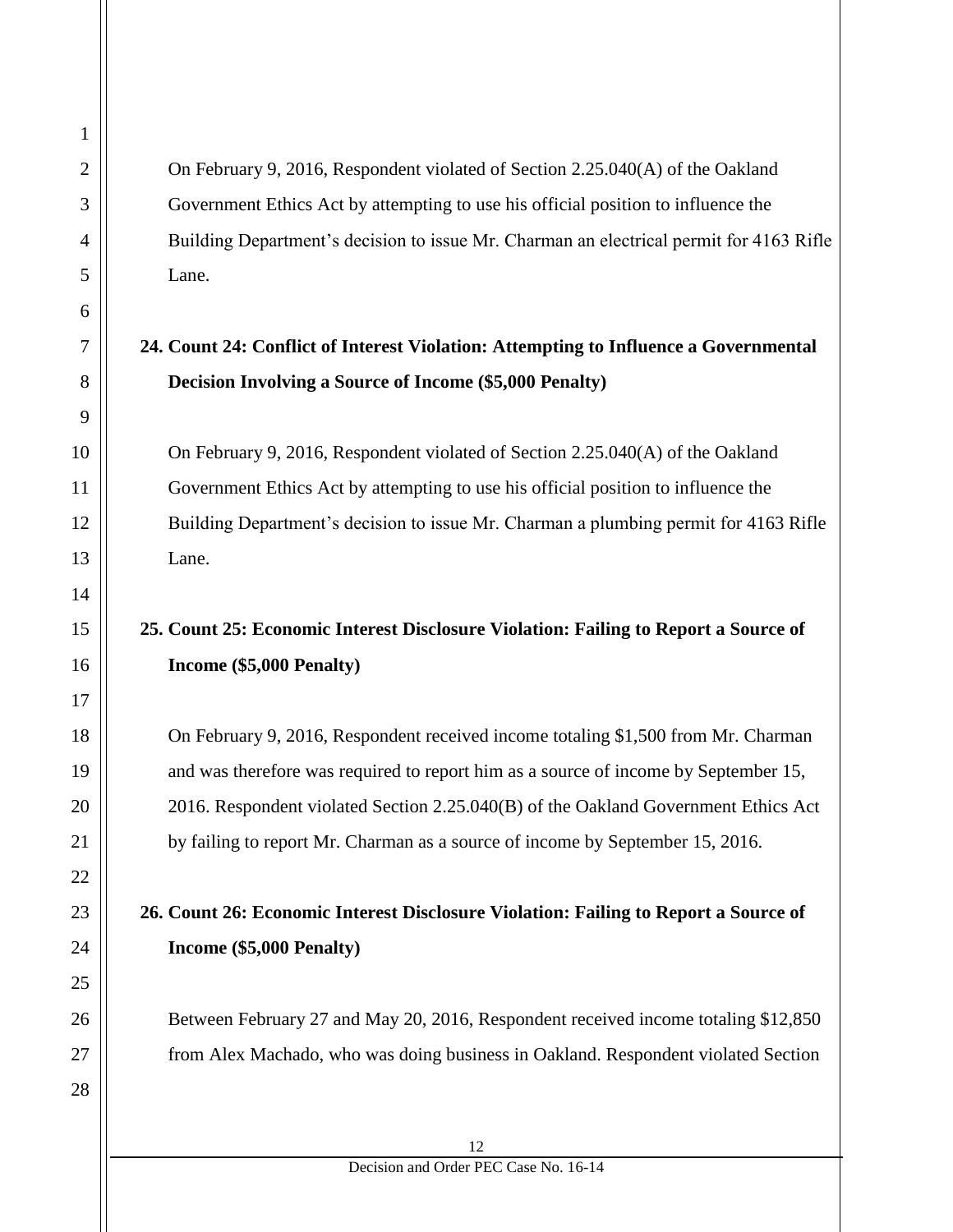2.25.040(B) of the Oakland Government Ethics Act by failing to report Mr. Machado as a source of income by September 15, 2016.

#### **27. Count 27: Conflict of Interest Violation: Making a Governmental Decision Involving a Source of Income (\$5,000 Penalty)**

On March 31, 2016, Respondent violated Section 2.25.040(A) of the Oakland Government Ethics Act by issuing a "work-stop order" on 6220 Valley View, a property owned and being remodeled by Mr. Machado.

# **28. Count 28: Misuse of City Authority: Using One's City Authority to Induce or Coerce a Person to Provide an Economic Gain (\$29,100 Penalty)**

On March 31, 2016, Respondent issued a "work-stop order" on 6220 Valley View, a property owned and being remodeled by Mr. Machado, for the purpose of inducing or coercing Mr. Machado into providing Respondent with payments. By attempting to use his authority as a City official to induce or coerce a person to provide him with an economic gain, Respondent violated Section 2.25.060(A)(2) of the Oakland Government Ethics Act.

# **29. Count 29: Economic Interest Disclosure Violation: Failing to Report a Source of Income (\$5,000 Penalty)**

Between January 29 and May 20, 2015, Respondent received income totaling \$24,600 from Vivian Tang, a person doing business in Oakland. Respondent violated Section 2.25.040(B) of the Oakland Government Ethics Act by failing to report Ms. Tang as a source of income by April 1, 2016.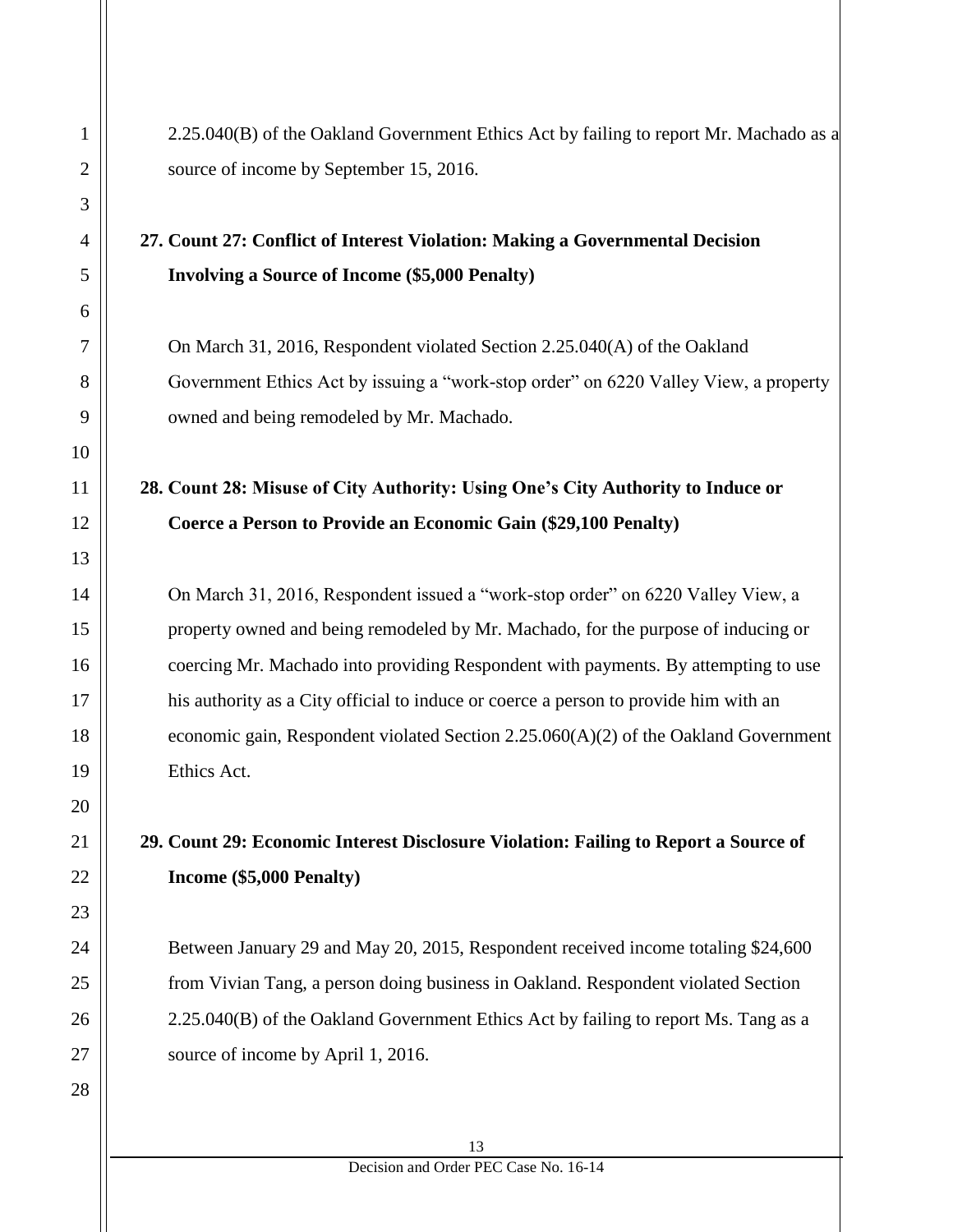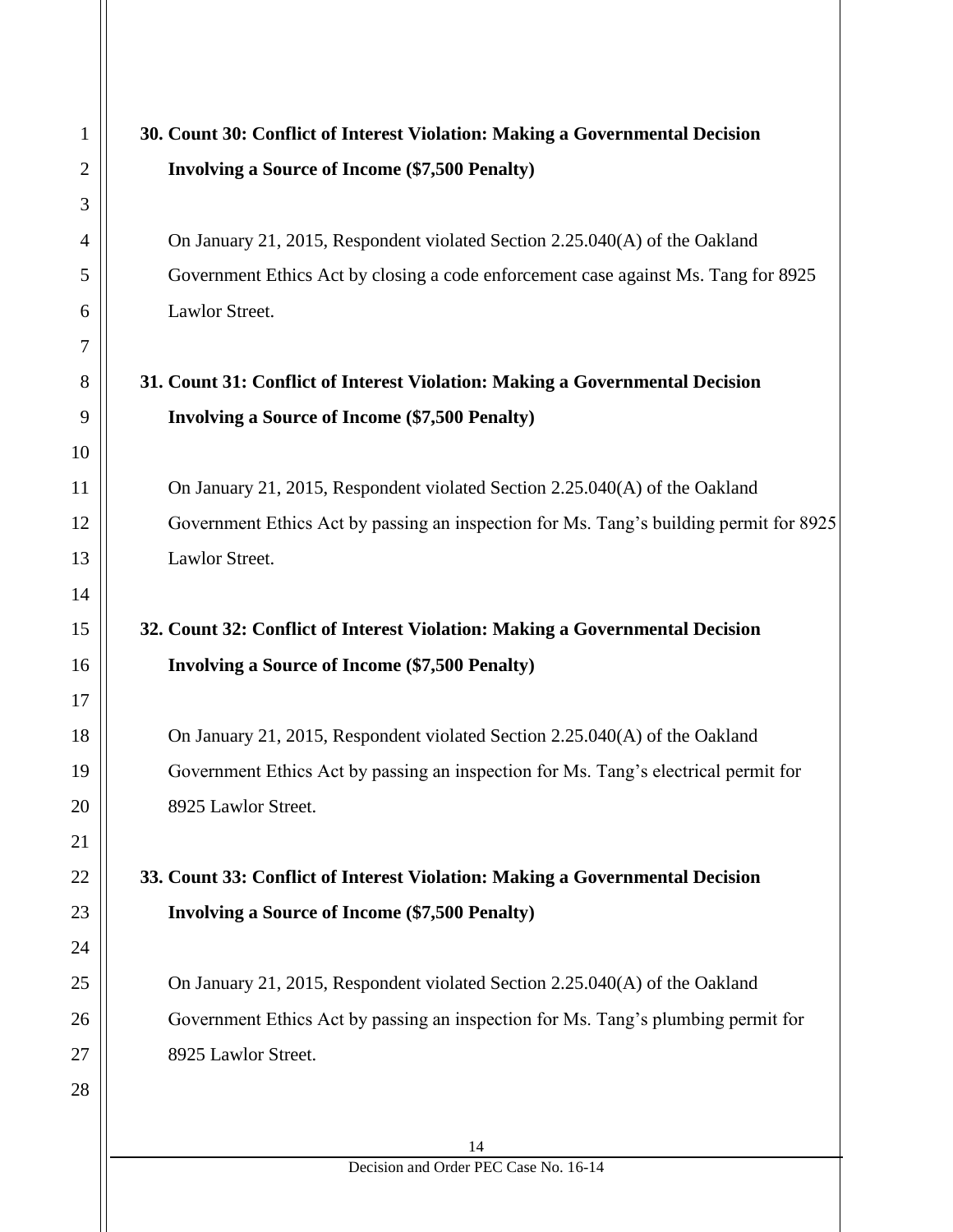# **34. Count 34: Conflict of Interest Violation: Making a Governmental Decision Involving a Source of Income (\$8,625 Penalty)**

On February 19, 2015, Respondent violated Section 2.25.040(A) of the Oakland Government Ethics Act by passing another inspection for Ms. Tang's building permit for 8925 Lawlor Street.

#### **35. Count 35: Conflict of Interest Violation: Making a Governmental Decision Involving a Source of Income (\$8,625 Penalty)**

On February 19, 2015, Respondent violated Section 2.25.040(A) of the Oakland Government Ethics Act by passing another inspection for Ms. Tang's electrical permit for 8925 Lawlor Street.

# **36. Count 36: Conflict of Interest Violation: Making a Governmental Decision Involving a Source of Income (\$8,625 Penalty)**

On February 19, 2015, Respondent violated Section 2.25.040(A) of the Oakland Government Ethics Act by passing another inspection for Ms. Tang's plumbing permit for 8925 Lawlor Street.

**37. Count 37: Conflict of Interest Violation: Making a Governmental Decision Involving a Source of Income (\$8,625 Penalty)**

On February 19, 2015, Respondent violated Section 2.25.040(A) of the Oakland Government Ethics Act by passing another inspection for Ms. Tang's mechanical permit for 8925 Lawlor Street.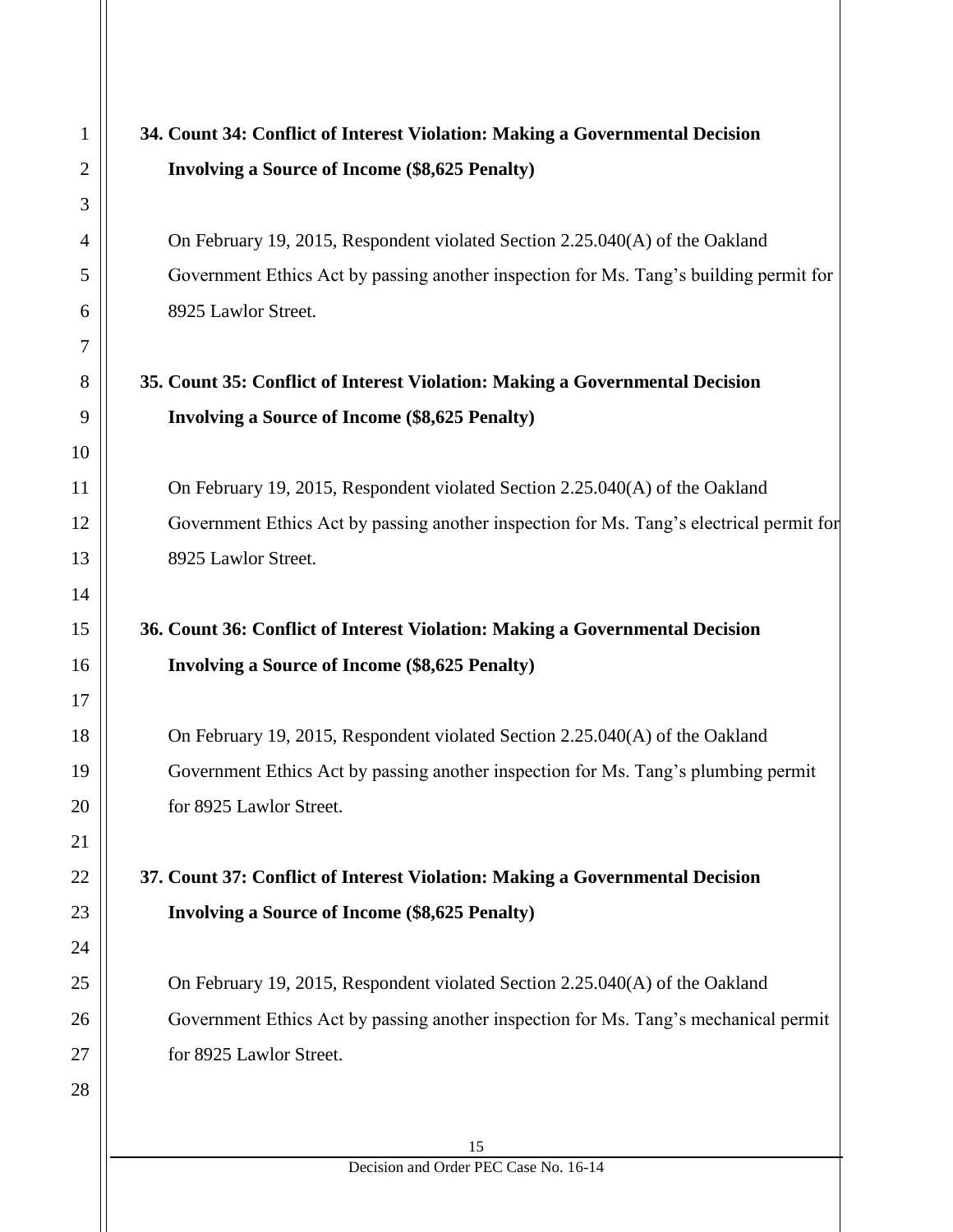# **38. Count 38: Economic Interest Disclosure Violation: Failing to Report a Source of Income (\$5,000 Penalty)**

In 2015, Respondent received income totaling \$66,277 from Ana Siu, a person doing business in Oakland. Respondent violated Section 2.25.040(B) of the Oakland Government Ethics Act by failing to report Ms. Siu as a source of income by April 1, 2016.

# **39. Count 39: Economic Interest Disclosure Violation: Failing to Report a Source of Income (\$5,000 Penalty)**

In 2015, Respondent received income totaling \$19,770 from One Development and Investment Corporation, a business entity doing business in Oakland. Respondent violated Section 2.25.040(B) of the Oakland Government Ethics Act by failing to report One Development and Investment Corporation as a source of income by April 1, 2016.

#### **40. Count 40: Economic Interest Disclosure Violation: Failing to Report a Business Position (\$5,000 Penalty)**

In 2015, Respondent was the president of One Development and Investment Corporation, a business entity doing business in Oakland. Respondent violated Section 2.25.040(B) of the Oakland Government Ethics Act by failing to report his business position with One Development and Investment Corporation by April 1, 2016.

# **41. Count 41: Economic Interest Disclosure Violation: Failing to Report a Source of Income (\$5,000 Penalty)**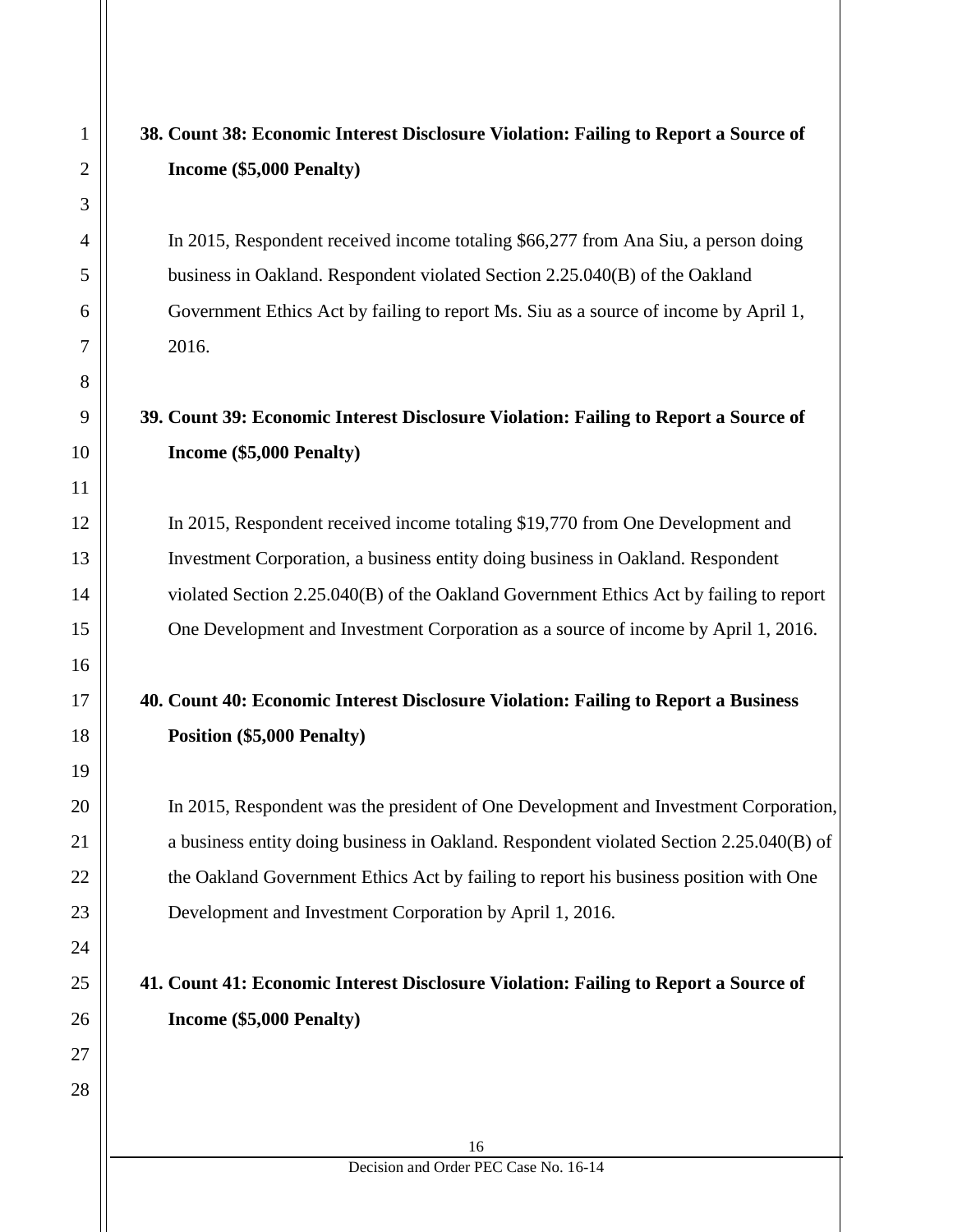On August 15, 2016, Respondent received income totaling \$3,500 from Jerry Tran, a person doing business in Oakland. Respondent violated Section 2.25.040(B) of the Oakland Government Ethics Act by failing to report Mr. Tran as a source of income by September 15, 2016.

#### **42. Count 42: Economic Interest Disclosure Violation: Failing to Report a Source of Income (\$5,000 Penalty)**

On March 15, 2015, Respondent received income totaling \$1,000 from Pat Viswanathan, a person doing business in Oakland. Respondent violated Section 2.25.040(B) of the Oakland Government Ethics Act by failing to report Mr. Viswanathan as a source of income by September 15, 2016.

# **43. Count 43: Economic Interest Disclosure Violation: Failing to Report a Source of Income (\$5,000 Penalty)**

On April 8, 2015, Respondent received income totaling \$3,000 from Zati Uysal, a person doing business in Oakland. Respondent violated Section 2.25.040(B) of the Oakland Government Ethics Act by failing to report Mr. Uysal as a source of income by April 1, 2016.

# **44. Count 44: Economic Interest Disclosure Violation: Failing to Report a Source of Income (\$5,000 Penalty)**

On April 3, 2015, Respondent received income totaling \$3,000 from Apex Construction, a business entity doing business in Oakland. Respondent violated Section 2.25.040(B) of the Oakland Government Ethics Act by failing to report Apex Construction as a source of income by April 1, 2016.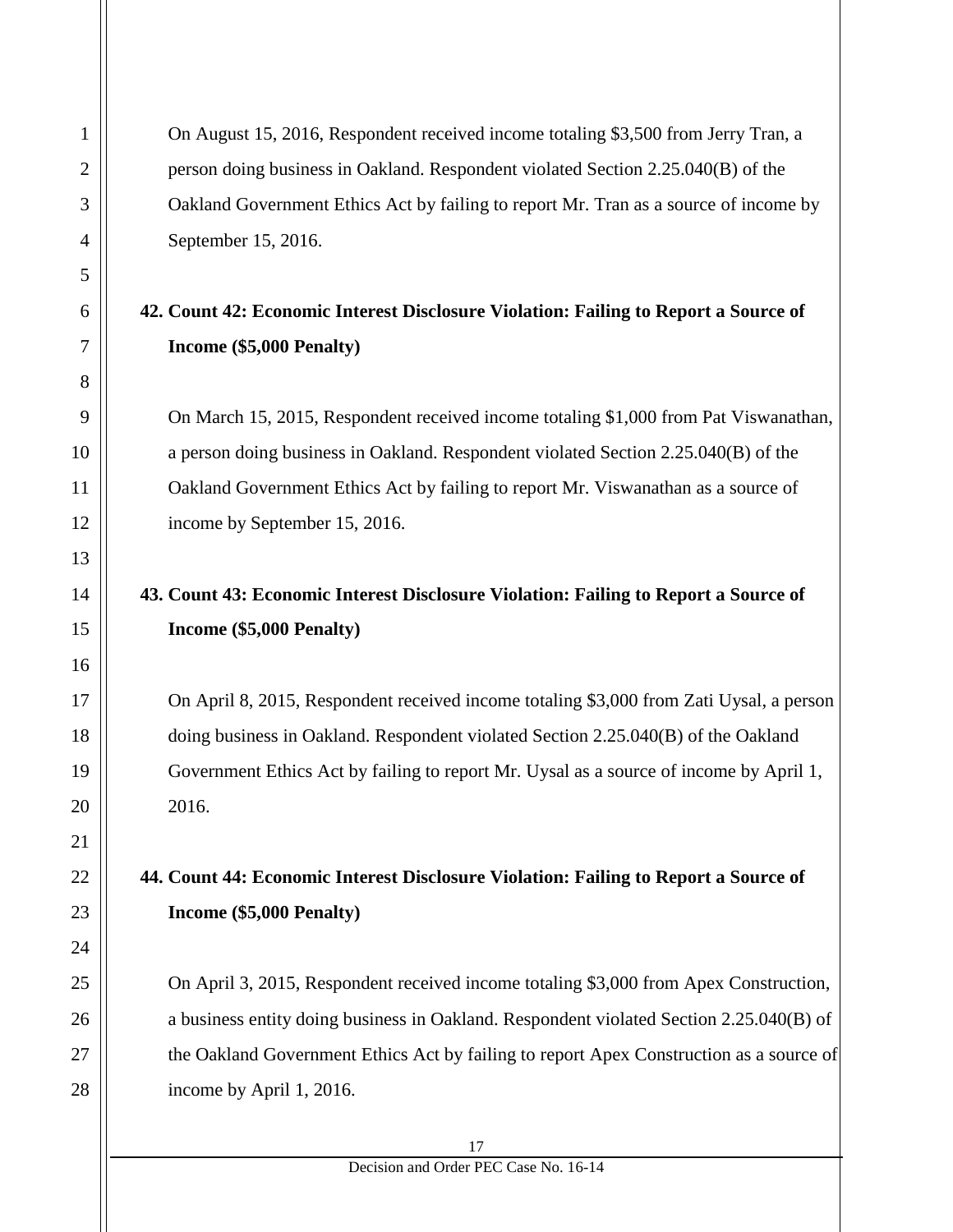# **45. Count 45: Misuse of Public Resources Violation: Using City Resources for Personal Matters (\$5,000 Penalty)**

In 2015, Respondent violated Section 2.25.060(A)(1) of the Oakland Government Ethics Act by using a City-owned vehicle for personal matters unrelated to any City business.

#### **46. Count 46: Misuse of Public Resources Violation: Using City Resources for Personal Matters (\$5,000 Penalty)**

In 2015, Respondent violated Section 2.25.060(A)(1) of the Oakland Government Ethics Act by using a City-owned computer and printer for personal matters unrelated to any City business.

# **47. Count 47: Misuse of Public Resources Violation: Using City Resources for Personal Matters (\$5,000 Penalty)**

In 2015, Respondent violated Section 2.25.060(A)(1) of the Oakland Government Ethics Act by using a City-owned cell phone for personal matters unrelated to any City business.

#### **II. MONETARY PENALTIES**

Based on the findings and penalties set forth above and pursuant to Oakland Municipal Code section 2.25.080(C)(3), the PEC orders that Respondent pay a monetary penalty in the total amount of \$309,600, to the General Fund of the City of Oakland upon issuance of this order.

#### **IT IS SO ORDERED.**

Dated:  $9/28/2021$